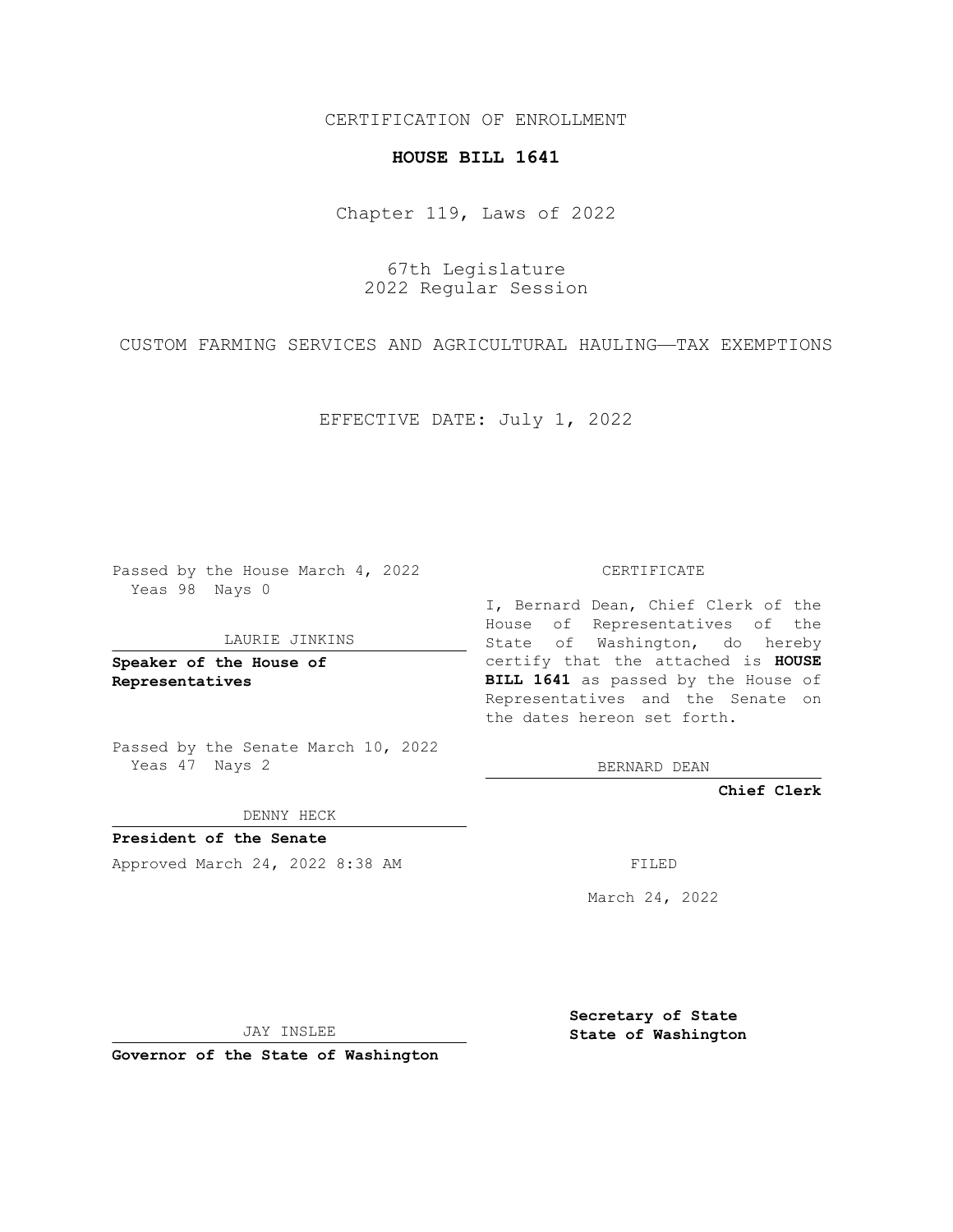## **HOUSE BILL 1641**

Passed Legislature - 2022 Regular Session

**State of Washington 67th Legislature 2022 Regular Session**

**By** Representatives Hoff, Springer, Corry, Dufault, Graham, Sutherland, Rule, Griffey, and Young

Prefiled 12/13/21. Read first time 01/10/22. Referred to Committee on Finance.

 AN ACT Relating to restoring the business and occupation and public utility tax exemption for custom farming and hauling farm products; adding a new section to chapter 82.04 RCW; adding a new section to chapter 82.16 RCW; creating new sections; and providing an 5 effective date.

6 BE IT ENACTED BY THE LEGISLATURE OF THE STATE OF WASHINGTON:

7 NEW SECTION. **Sec. 1.** A new section is added to chapter 82.04 8 RCW to read as follows:

(1) This chapter does not apply to any:9

10 (a) Person performing custom farming services for a farmer, when 11 the person performing the custom farming services is: (i) An eligible 12 farmer; or (ii) at least 50 percent owned by an eligible farmer; or

 (b) Person performing farm management services, contract labor services, services provided with respect to animals that are agricultural products, or any combination of these services, for a farmer or for a person performing custom farming services, when the person performing the farm management services, contract labor services, services with respect to animals, or any combination of these services, and the farmer or person performing custom farming 20 services are related.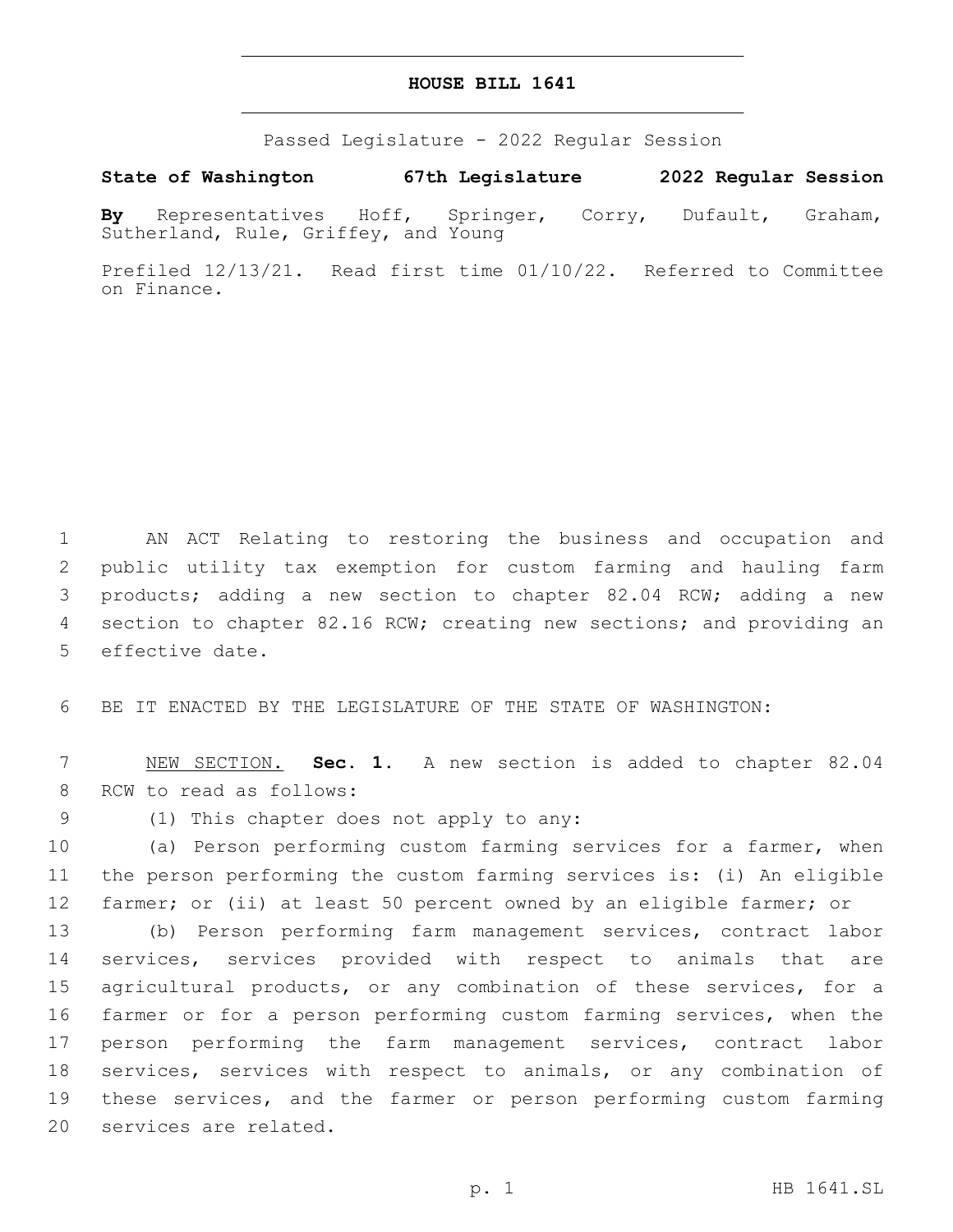(2) The definitions in this subsection apply throughout this section unless the context clearly requires otherwise.

 (a)(i) "Custom farming services" means the performance of specific farming operations through the use of any farm machinery or equipment, farm implement, or draft animal, together with an operator, when: (A) The specific farming operation consists of activities directly related to the growing, raising, or producing of any agricultural product to be sold or consumed by a farmer; and (B) the performance of the specific farming operation is for, and under a contract with, or the direction or supervision of, a farmer. "Custom farming services" does not include the custom application of fertilizers, chemicals, or biologicals, or any services related to 13 the growing, raising, or producing of marijuana.

 (ii) For the purposes of this subsection (2)(a), "specific farming operation" includes specific planting, cultivating, or harvesting activities, or similar specific farming operations. The term does not include veterinary services as defined in RCW 18.92.010; farrier, boarding, training, or appraisal services; artificial insemination or stud services, or agricultural consulting services; packing or processing of agricultural products; or pumping 21 or other waste disposal services.

 (b) "Eligible farmer" means a person who is eligible for an exemption certificate under RCW 82.08.855 at the time that the custom farming services are rendered, regardless of whether the person has applied for an exemption certificate under RCW 82.08.855.

 (c) "Farm management services" means the consultative decisions made for the operations of the farm including, but not limited to, determining which crops to plant, the choice and timing of application of fertilizers and chemicals, the horticultural practices to apply, the marketing of crops and livestock, and the care and feeding of animals. "Farm management services" does not include any services related to the growing, raising, or producing of marijuana.

 (d) "Related" means having any of the relationships specifically 34 described in section  $267(b)$  (1), (2), and (4) through (13) of the internal revenue code, as amended or renumbered as of January 1, 36 2007.

 NEW SECTION. **Sec. 2.** A new section is added to chapter 82.16 38 RCW to read as follows: